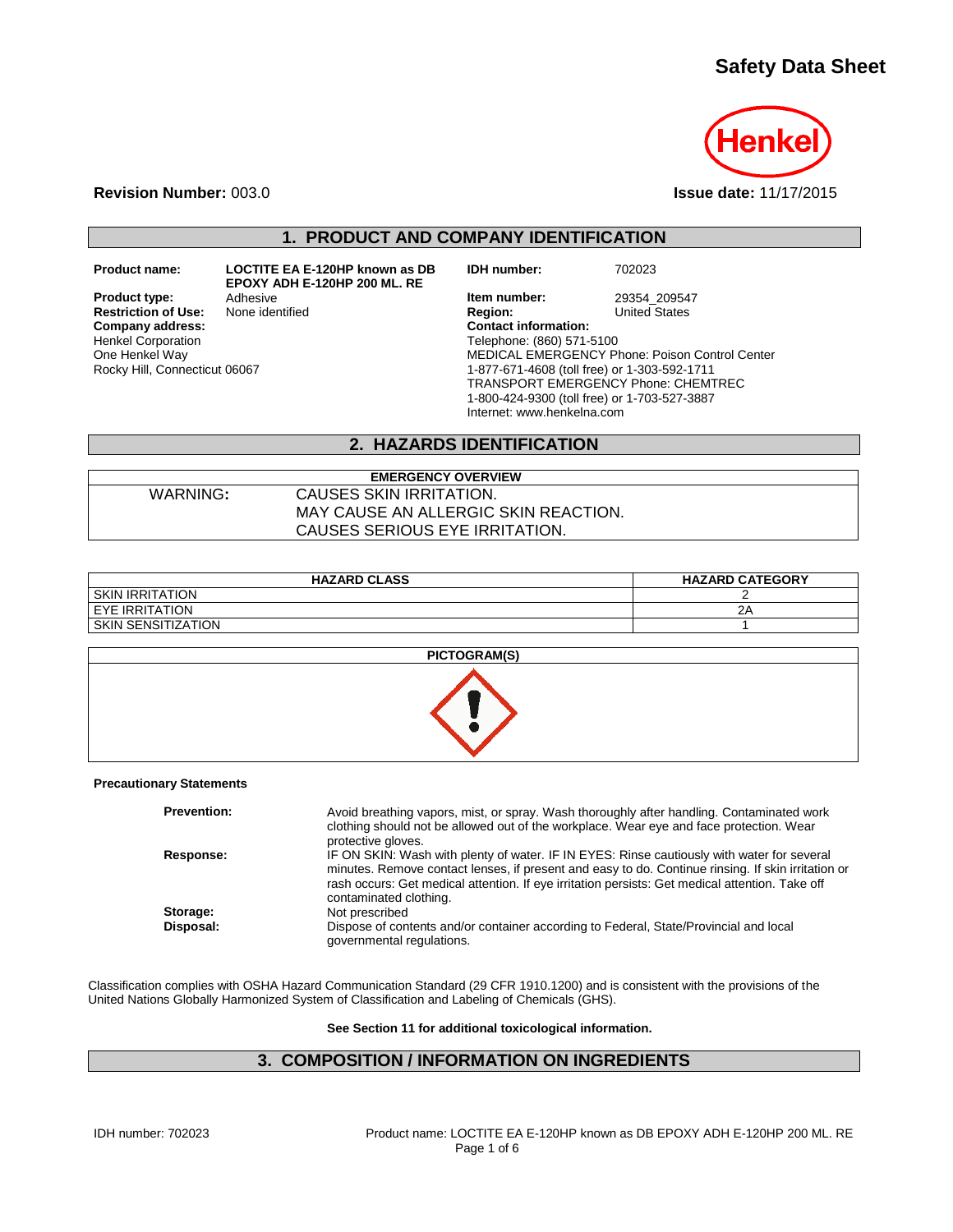| Hazardous Component(s) | <b>CAS Number</b> | Percentage* |
|------------------------|-------------------|-------------|
| <b>Epoxy resin</b>     | Proprietary       | $30 - 60$   |
| <b>Epoxy resin</b>     | Proprietary       | $30 - 60$   |
| Substituted silane     | Proprietary       | - 5         |

\* Exact percentage is a trade secret. Concentration range is provided to assist users in providing appropriate protections.

| <b>4. FIRST AID MEASURES</b>       |                                                                                                                                                                                                                                                                |  |  |
|------------------------------------|----------------------------------------------------------------------------------------------------------------------------------------------------------------------------------------------------------------------------------------------------------------|--|--|
| Inhalation:                        | Move to fresh air. If breathing is difficult, give oxygen. If not breathing, give<br>artificial respiration. If symptoms develop and persist, get medical attention.                                                                                           |  |  |
| Skin contact:                      | Immediately flush skin with plenty of water (using soap, if available). Remove<br>contaminated clothing and footwear. If symptoms develop and persist, get<br>medical attention. Wash clothing before reuse. Thoroughly clean shoes before<br>reuse.           |  |  |
| Eye contact:                       | Immediately flush eyes with plenty of water for at least 15 minutes. Get<br>medical attention.                                                                                                                                                                 |  |  |
| Ingestion:                         | DO NOT induce vomiting unless directed to do so by medical personnel.<br>Never give anything by mouth to an unconscious person. Get medical<br>attention.                                                                                                      |  |  |
| Symptoms:                          | See Section 11.                                                                                                                                                                                                                                                |  |  |
|                                    | <b>5. FIRE FIGHTING MEASURES</b>                                                                                                                                                                                                                               |  |  |
| <b>Extinguishing media:</b>        | Water spray (fog), foam, dry chemical or carbon dioxide.                                                                                                                                                                                                       |  |  |
| Special firefighting procedures:   | Wear self-contained breathing apparatus and full protective clothing, such as<br>turn-out gear.                                                                                                                                                                |  |  |
| Unusual fire or explosion hazards: | Personnel in vicinity and downwind should be evacuated. Burning produces<br>obnoxious and toxic fumes. In case of fire, keep containers cool with water<br>spray. Closed containers may rupture (due to build up of pressure) when<br>exposed to extreme heat. |  |  |
| Hazardous combustion products:     | Oxides of carbon. Oxides of nitrogen. Aldehydes. Formaldehyde. Acids.<br>Acrylic monomers. Oxides of silicon. Toxic fumes. Irritating vapors.                                                                                                                  |  |  |

## **6. ACCIDENTAL RELEASE MEASURES**

**Use personal protection recommended in Section 8, isolate the hazard area and deny entry to unnecessary and unprotected personnel.**

| <b>Environmental precautions:</b> | Do not allow product to enter sewer or waterways.                                                                                                                                                                                                                                                                                                        |  |
|-----------------------------------|----------------------------------------------------------------------------------------------------------------------------------------------------------------------------------------------------------------------------------------------------------------------------------------------------------------------------------------------------------|--|
| Clean-up methods:                 | Ensure adequate ventilation. Wear appropriate personal protective equipment.<br>Refer to Section 8 "Exposure Controls / Personal Protection" prior to clean up.<br>Soak up with inert absorbent material (e.g. sand, silica gel, acid binder,<br>universal binder, sawdust). Scrape up spilled material and place in a closed<br>container for disposal. |  |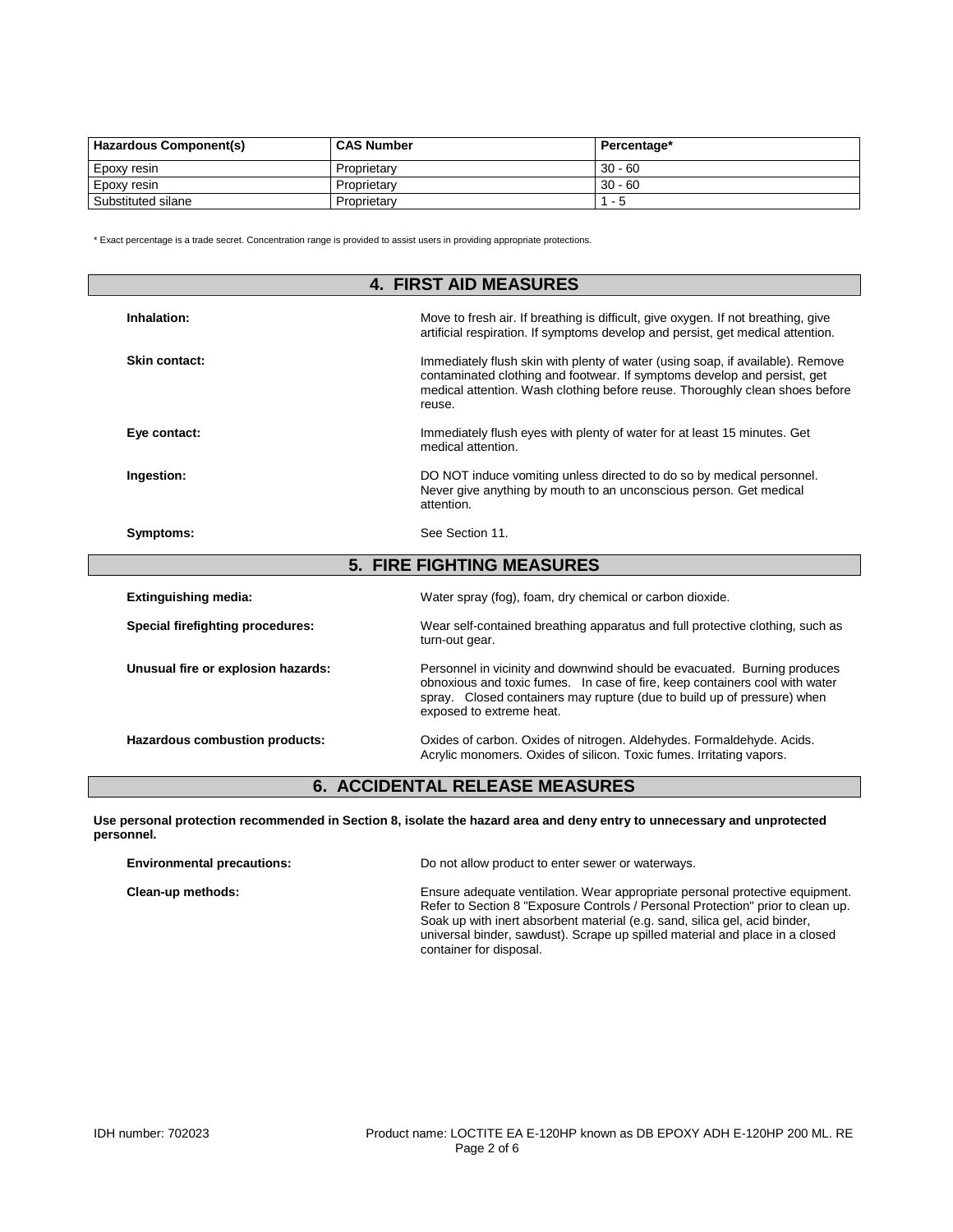## **7. HANDLING AND STORAGE**

Handling: **Handling: Prevent contact with eyes**, skin and clothing. Do not breathe vapor and mist. Wash thoroughly after handling. Use only with adequate ventilation. Keep container closed.

**Storage:** Keep container tightly closed and in a cool, well-ventilated place away from incompatible materials. Keep away from heat, spark and flame.

**For information on product shelf life contact Henkel Customer Service at (800) 243-4874.**

### **8. EXPOSURE CONTROLS / PERSONAL PROTECTION**

**Employers should complete an assessment of all workplaces to determine the need for, and selection of, proper exposure controls and protective equipment for each task performed.**

| <b>Hazardous Component(s)</b>                                  | <b>ACGIH TLV</b>                                                                                                                                         | <b>OSHA PEL</b> | <b>AIHA WEEL</b> | <b>OTHER</b> |
|----------------------------------------------------------------|----------------------------------------------------------------------------------------------------------------------------------------------------------|-----------------|------------------|--------------|
| Epoxy resin                                                    | None                                                                                                                                                     | None            | None             | None         |
| Epoxy resin                                                    | None                                                                                                                                                     | None            | None             | None         |
| Substituted silane                                             | None                                                                                                                                                     | None            | None             | None         |
| <b>Engineering controls:</b><br><b>Respiratory protection:</b> | Use local exhaust ventilation if the potential for airborne exposure exists.<br>Use a NIOSH approved respirator if ventilation is inadequate.            |                 |                  |              |
| Eye/face protection:                                           | Safety goggles or safety glasses with side shields. Full face protection should<br>be used if the potential for splashing or spraying of product exists. |                 |                  |              |
| Skin protection:                                               | Use chemical resistant, impermeable clothing including gloves and either an                                                                              |                 |                  |              |

## **9. PHYSICAL AND CHEMICAL PROPERTIES**

**Physical state:** Liquid **Color:** Liquid Color: Pale v **Color:** Pale yellow, to, Off white **Odor:** Pale yellow, to, Off white **Odor: Odor threshold:**<br>pH: **Vapor pressure:** Not available.<br> **Boiling point/range:** Not available. **Boiling point/range:** Not available.<br> **Melting point/ range:** Not available.<br>
Not available. **Melting point/ range:** Not avail<br> **Specific aravity:** Not avail **Specific aravity:** 1.0 - 1.2 **Specific gravity:**  $\begin{array}{ccc} 1.0 - 1.2 \\ \text{Vapor density:} \end{array}$ Vapor density:<br>Flash point: **Flammable/Explosive limits - lower:** Not available.<br> **Flammable/Explosive limits - upper:** Not available. **Flammable/Explosive limits - upper:** Not available.<br> **Autoignition temperature:** Not available. **Autoignition temperature:** Not available.<br> **Evaporation rate:** Not available. **Evaporation rate:**<br>Solubility in water: Partition coefficient (n-octanol/water): **Decomposition temperature:** 

Faint, Epoxy<br>Not available. Not available.<br>Not available. 96.11 °C (205°F) Setaflash Closed Cup<br>Not available. Not miscible or difficult to mix<br>Not available. **VOC content:** 0.0 % California SCAQMD Method 316B<br>Viscosity: 41,000 - 61,000 cp 41,000 - 61,000 cp<br>Not available.

apron or body suit to prevent skin contact.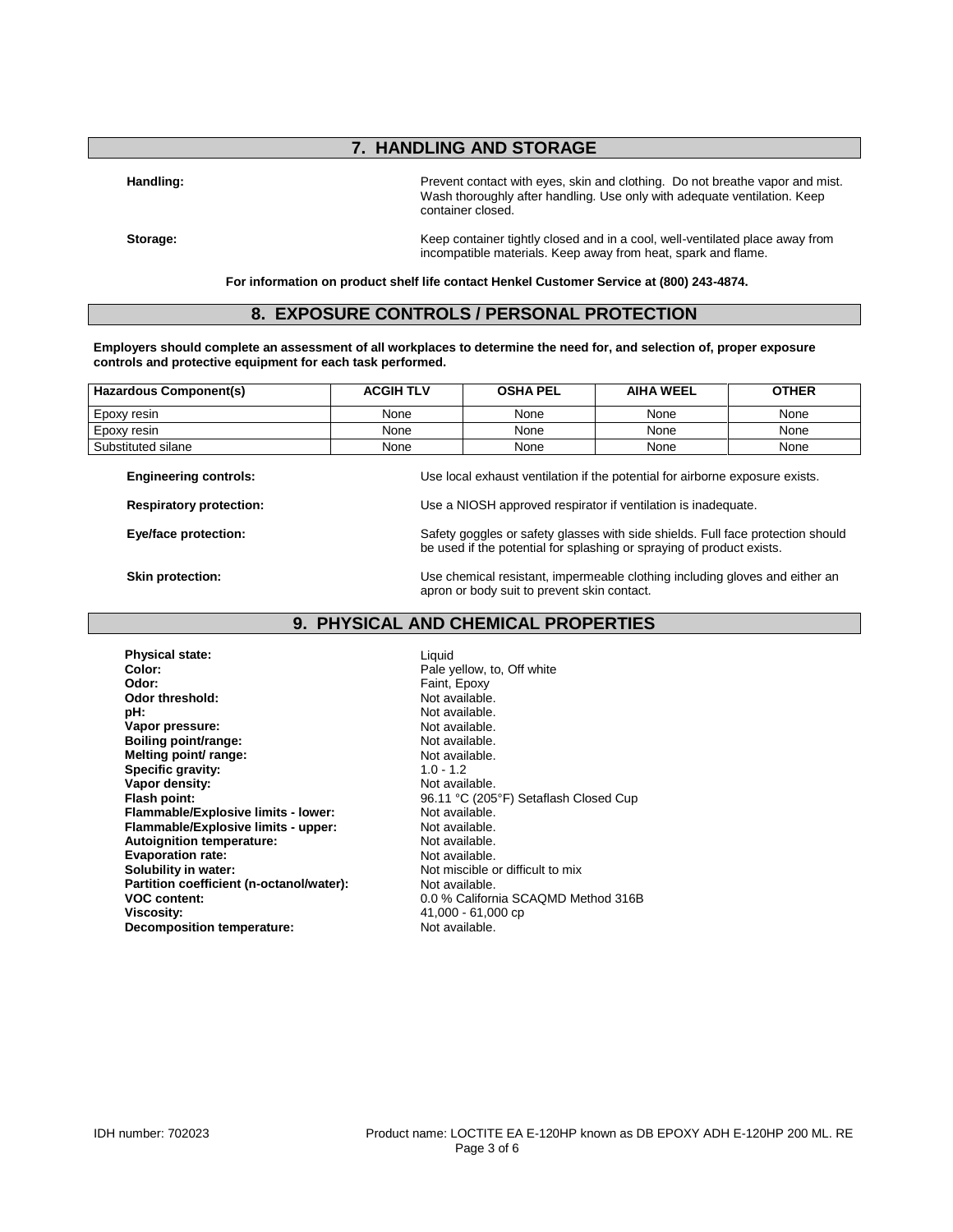# **10. STABILITY AND REACTIVITY**

| Stability:                                  | Stable under normal conditions of storage and use.                                                                                                                                                                                                                                                                                                                                                                                                                                                                                                                                       |  |
|---------------------------------------------|------------------------------------------------------------------------------------------------------------------------------------------------------------------------------------------------------------------------------------------------------------------------------------------------------------------------------------------------------------------------------------------------------------------------------------------------------------------------------------------------------------------------------------------------------------------------------------------|--|
| Hazardous reactions:                        | Polymerization may occur at elevated temperature or in the presence of incompatible<br>materials.                                                                                                                                                                                                                                                                                                                                                                                                                                                                                        |  |
| <b>Hazardous decomposition</b><br>products: | Oxides of carbon. Oxides of nitrogen. Aldehydes. Formaldehyde. Acids. Acrylic monomers.<br>Oxides of silicon. Toxic fumes. Irritating vapors.                                                                                                                                                                                                                                                                                                                                                                                                                                            |  |
| Incompatible materials:                     | Acids. Bases. Oxidizing agents. Amines.                                                                                                                                                                                                                                                                                                                                                                                                                                                                                                                                                  |  |
| <b>Reactivity:</b>                          | Not available.                                                                                                                                                                                                                                                                                                                                                                                                                                                                                                                                                                           |  |
| Conditions to avoid:                        | Keep away from heat, ignition sources and incompatible materials. Note: Heating the epoxy<br>resin in this product above 148.9 °C (300 °F) in the presence of air may cause slow oxidative<br>decomposition. Above 260 °C (500 °F) polymerization of the epoxy resin may occur.<br>Aliphatic polyamines can produce exothermic reactions with epoxy resins which in large<br>masses can cause runaway polymerization and charring of the reactants. Fumes and vapors<br>from these thermal and chemical decompositions vary widely in composition and toxicity. Do<br>not breathe fumes. |  |
| <b>11. TOXICOLOGICAL INFORMATION</b>        |                                                                                                                                                                                                                                                                                                                                                                                                                                                                                                                                                                                          |  |

**Relevant routes of exposure:** Skin, Inhalation, Eyes

#### **Potential Health Effects/Symptoms**

**Inhalation:** Inhalation of vapors or mists of the product may be irritating to the respiratory system. **Skin contact:** Causes skin irritation. May cause allergic skin reaction. **Eye contact:** Causes serious eye irritation. **Ingestion:** Not expected under normal conditions of use.

| <b>Hazardous Component(s)</b> | LD50s and LC50s | Immediate and Delayed Health Effects |
|-------------------------------|-----------------|--------------------------------------|
| Epoxy resin                   | None            | Allergen, Irritant                   |
| Epoxy resin                   | None            | Allergen, Irritant                   |
| Substituted silane            | None            | Allergen, Irritant                   |

| Hazardous Component(s) | <b>NTP Carcinogen</b> | <b>IARC Carcinogen</b> | OSHA Carcinogen<br>(Specifically Regulated) |
|------------------------|-----------------------|------------------------|---------------------------------------------|
| Epoxy resin            | No                    | No                     | No                                          |
| Epoxy resin            | No                    | No                     | No                                          |
| Substituted silane     | No                    | No                     | No                                          |

## **12. ECOLOGICAL INFORMATION**

**Ecological information:** Not available.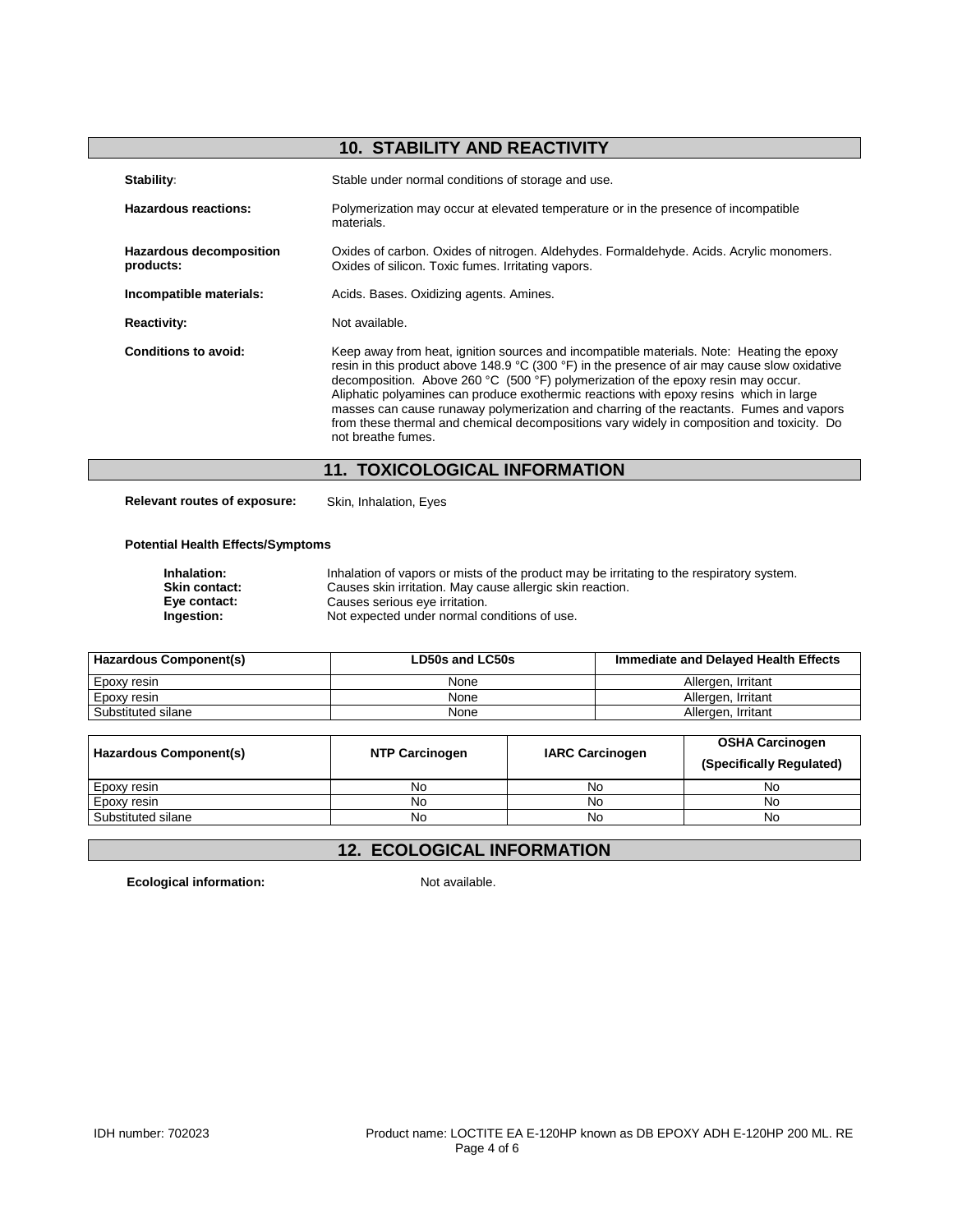# **13. DISPOSAL CONSIDERATIONS Information provided is for unused product only. Recommended method of disposal:** Follow all local, state, federal and provincial regulations for disposal. **Hazardous waste number:** Not a RCRA hazardous waste. **14. TRANSPORT INFORMATION The transport information provided in this section only applies to the material/formulation itself, and is not specific to any package/configuration. U.S. Department of Transportation Ground (49 CFR) Proper shipping name:** Not regulated a Not regulated a Not regulated a Not regulated a None **Hazard class or division:** None<br> **Identification number:** None **Identification number: Packing group:** None **International Air Transportation (ICAO/IATA)** Environmentally hazardous substance, liquid, n.o.s. (Epoxy resin) **Hazard class or division:** 9 **Identification number:** UN 3082<br>Packing group: UN 30822 **Packing group: Water Transportation (IMO/IMDG) ENVIRONMENTALLY HAZARDOUS SUBSTANCE, LIQUID, N.O.S. (Epoxy resin) Hazard class or division:** 9 **Identification number: Packing group:** III III<br> **Marine pollutant:** Epoxy resin **Marine pollutant:**<br>Exceptions: The shipping classification in this section are for bulk packaging only. Shipping classification may be different for non-bulk packaging as exceptions may apply. Refer to shipping documents for package specific transportation classification. **15. REGULATORY INFORMATION United States Regulatory Information TSCA 8 (b) Inventory Status:** All components are listed or are exempt from listing on the Toxic Substances Control Act Inventory. **TSCA 12 (b) Export Notification:** None above reporting de minimis CERCLA/SARA Section 302 EHS: None above reporting de minimis<br>CERCLA/SARA Section 311/312: Immediate Health **CERCLA/SARA Section 311/312:**<br>CERCLA/SARA Section 313: **CERCLA/SARA Section 313:** None above reporting de minimis **California Proposition 65:** This product contains a chemical known in the State of California to cause cancer. This product contains a chemical known to the State of California to cause birth defects or other reproductive harm. **Canada Regulatory Information CEPA DSL/NDSL Status:** All components are listed on or are exempt from listing on the Canadian Domestic Substances List. **16. OTHER INFORMATION This safety data sheet contains changes from the previous version in sections:** 3 **Prepared by:** Rena Petrides, Regulatory Affairs Specialist

**Issue date:** 11/17/2015